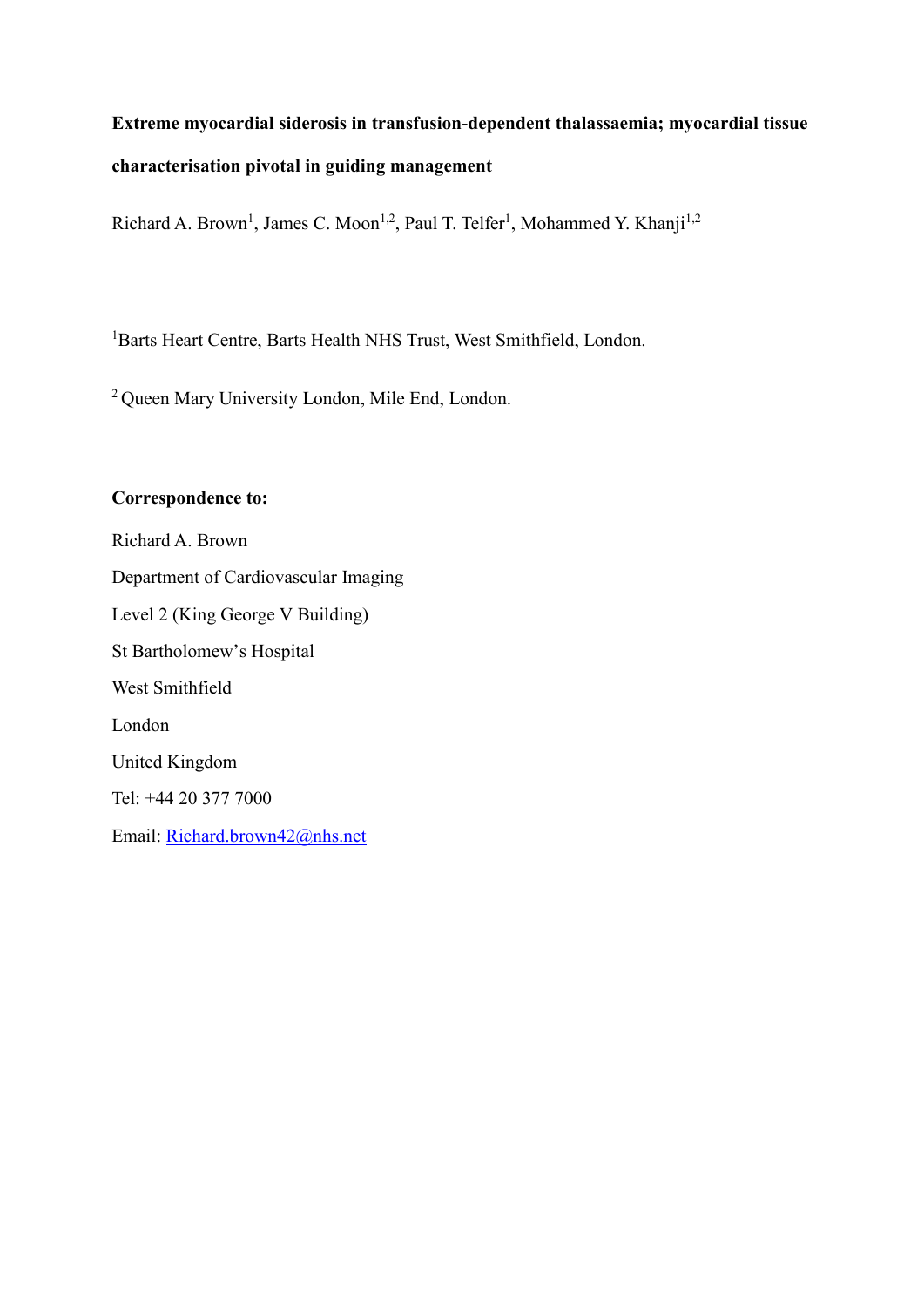A 22-year old man receiving monthly blood transfusions for longstanding beta-thalassemia major presented with palpitations. He had a history of hypogonadotropic hypogonadism, paroxysmal atrial fibrillation in the context of severe transfusion-related iron overload for the last 10 years, splenectomy in childhood and multiple complications from different chelators; including life-threatening klebsiella sepsis with desferrioxamine, severe agranulocytosis with deferipone and gastric ulceration and renal tubular acidosis with deferasirox. More recently, he was diagnosed with insulin-dependent diabetes and suffered an ischaemic stroke.

Cardiac magnetic resonance (CMR) imaging revealed moderate liver (Panel A, asterix, liver T2\* relaxation time 4.2ms, normal >17ms) and severe myocardial iron loading (Panel A, white arrow, myocardial T2\* relaxation time of 4.7ms, normal >20ms, severe <10ms), causing left ventricular dysfunction (ejection fraction [EF] 44%, supplementary video 1). Native myocardial T1 (Panel B, white arrow) was 563ms (normal  $1020 \pm 60$ ms at 1.5 Tessla). Both liver and myocardium appeared dark on the short axis scout images (Panel C, white arrow and asterix). He received aggressive iron chelation treatment with oral Deferipone and continuous intravenous Desferrioxamine, via a portacath, with improved symptoms, reduced left ventricular end-diastolic volume and normalisation of systolic function on subsequent CMR (EF 60%, supplementary video 2).

Heart failure and arrhythmia due to myocardial iron infiltration carry a poor prognosis and are the main mechanisms of premature death in thalassemia. CMR reliably detects and quantifies myocardial iron and is used to guide chelation therapy with substantial improvement in survival and quality of life for transfusion-dependent patients.

Word count 247